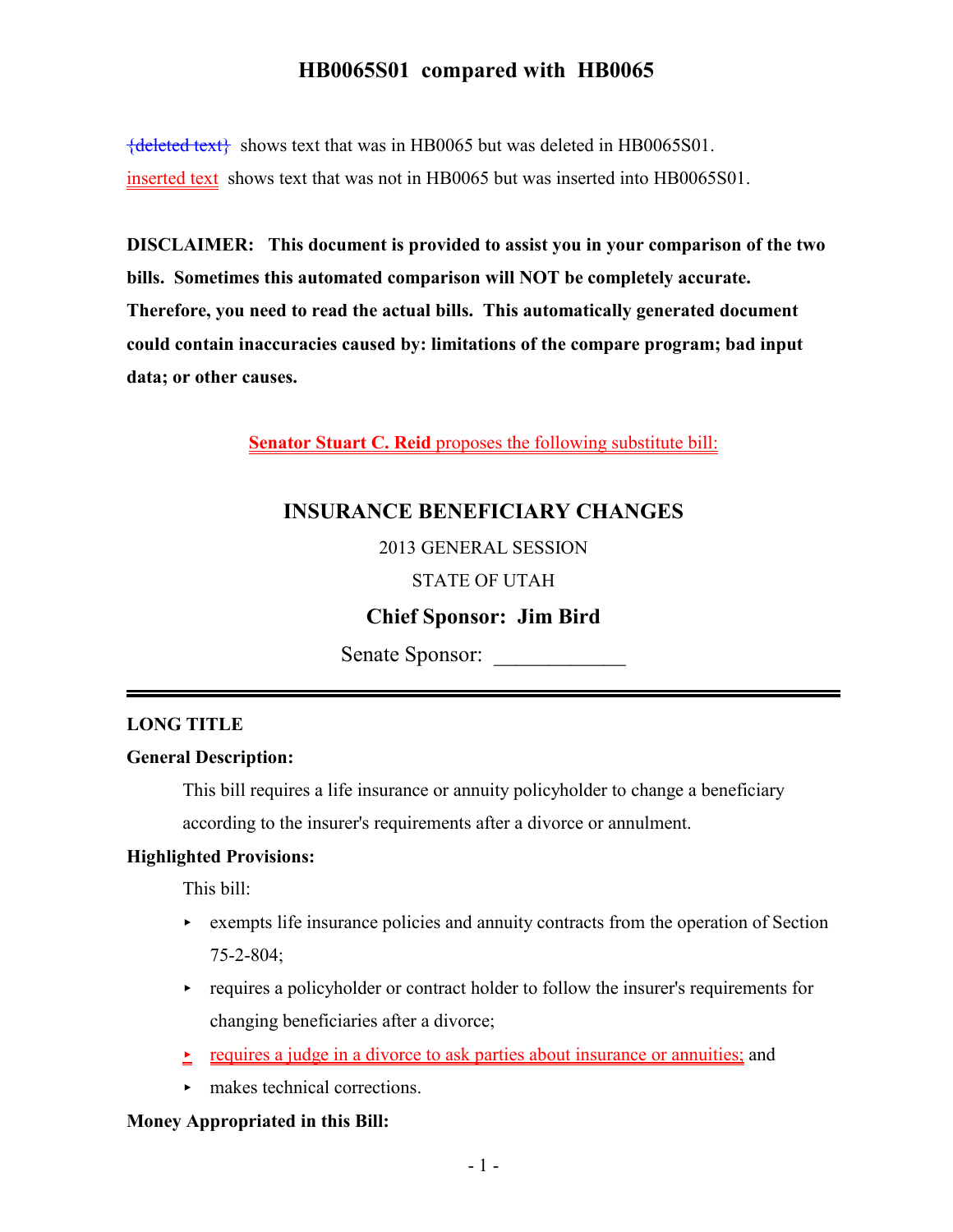None

# **Other Special Clauses:**

None

#### **Utah Code Sections Affected:**

AMENDS:

**30-3-5**, as last amended by Laws of Utah 2010, Chapter 285

**31A-22-413**, as last amended by Laws of Utah 2006, Chapter 62

**75-2-804**, as repealed and reenacted by Laws of Utah 1998, Chapter 39

*Be it enacted by the Legislature of the state of Utah:*

Section 1. Section **30-3-5** is amended to read:

**30-3-5. Disposition of property -- Maintenance and health care of parties and children -- Division of debts -- Court to have continuing jurisdiction -- Custody and parent-time -- Determination of alimony -- Nonmeritorious petition for modification.**

(1) When a decree of divorce is rendered, the court may include in it equitable orders relating to the children, property, debts or obligations, and parties. The court shall include the following in every decree of divorce:

(a) an order assigning responsibility for the payment of reasonable and necessary medical and dental expenses of the dependent children including responsibility for health insurance out-of-pocket expenses such as co-payments, co-insurance, and deductibles;

(b) (i) if coverage is or becomes available at a reasonable cost, an order requiring the purchase and maintenance of appropriate health, hospital, and dental care insurance for the dependent children; and

(ii) a designation of which health, hospital, or dental insurance plan is primary and which health, hospital, or dental insurance plan is secondary in accordance with the provisions of Section 30-3-5.4 which will take effect if at any time a dependent child is covered by both parents' health, hospital, or dental insurance plans;

(c) pursuant to Section 15-4-6.5:

(i) an order specifying which party is responsible for the payment of joint debts, obligations, or liabilities of the parties contracted or incurred during marriage;

(ii) an order requiring the parties to notify respective creditors or obligees, regarding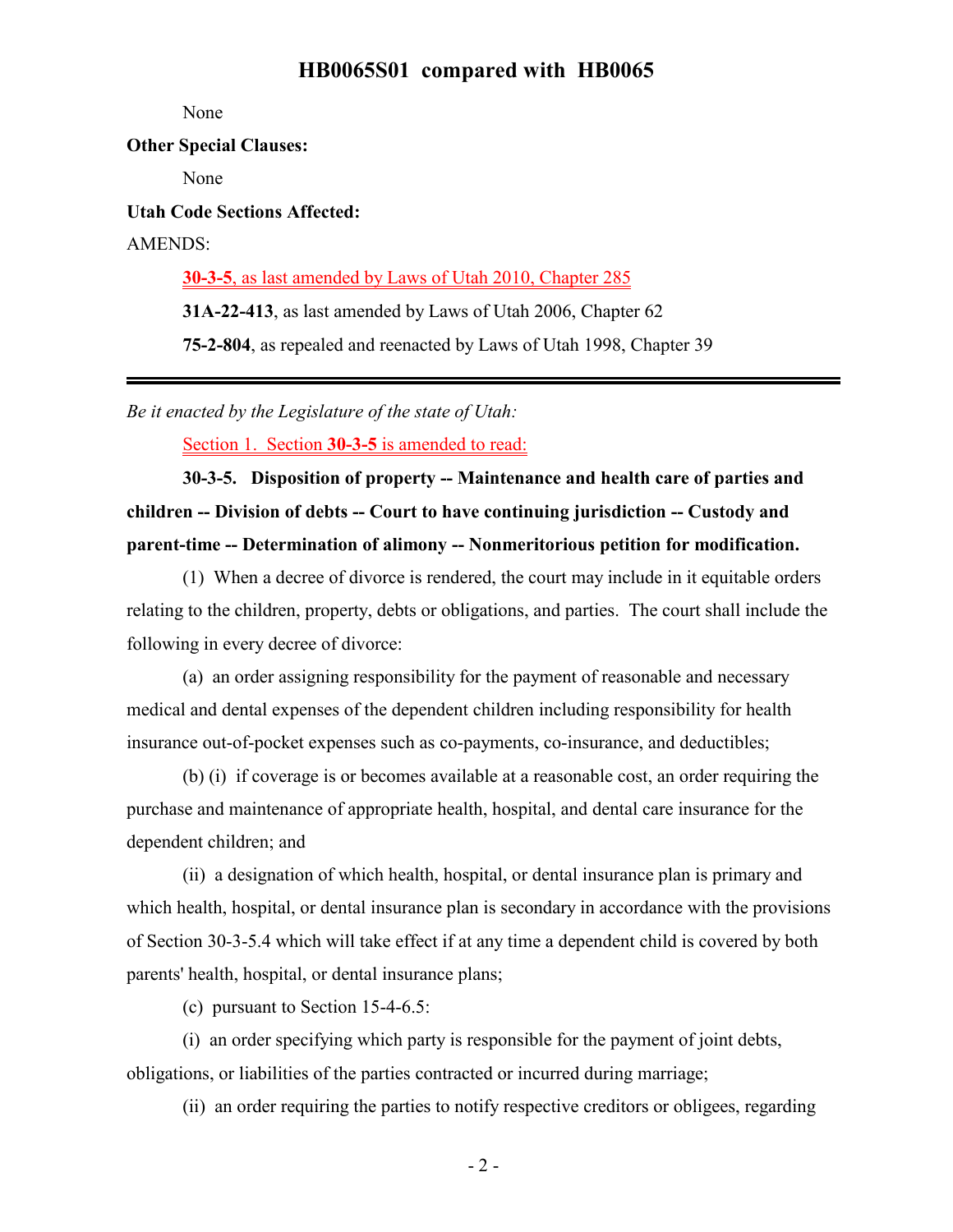the court's division of debts, obligations, or liabilities and regarding the parties' separate, current addresses; [and]

(iii) provisions for the enforcement of these orders; and

(d) provisions for income withholding in accordance with Title 62A, Chapter 11, Recovery Services[.]; and

(e) if either party owns a life insurance policy or an annuity contract, an acknowledgment by the court that the owner has:

(i) reviewed and updated, where appropriate, the list of beneficiaries; and

(ii) affirmed that those listed as beneficiaries are in fact the intended beneficiaries after the divorce becomes final.

(2) The court may include, in an order determining child support, an order assigning financial responsibility for all or a portion of child care expenses incurred on behalf of the dependent children, necessitated by the employment or training of the custodial parent. If the court determines that the circumstances are appropriate and that the dependent children would be adequately cared for, it may include an order allowing the noncustodial parent to provide child care for the dependent children, necessitated by the employment or training of the custodial parent.

(3) The court has continuing jurisdiction to make subsequent changes or new orders for the custody of the children and their support, maintenance, health, and dental care, and for distribution of the property and obligations for debts as is reasonable and necessary.

(4) Child support, custody, visitation, and other matters related to children born to the mother and father after entry of the decree of divorce may be added to the decree by modification.

(5) (a) In determining parent-time rights of parents and visitation rights of grandparents and other members of the immediate family, the court shall consider the best interest of the child.

(b) Upon a specific finding by the court of the need for peace officer enforcement, the court may include in an order establishing a parent-time or visitation schedule a provision, among other things, authorizing any peace officer to enforce a court-ordered parent-time or visitation schedule entered under this chapter.

(6) If a petition for modification of child custody or parent-time provisions of a court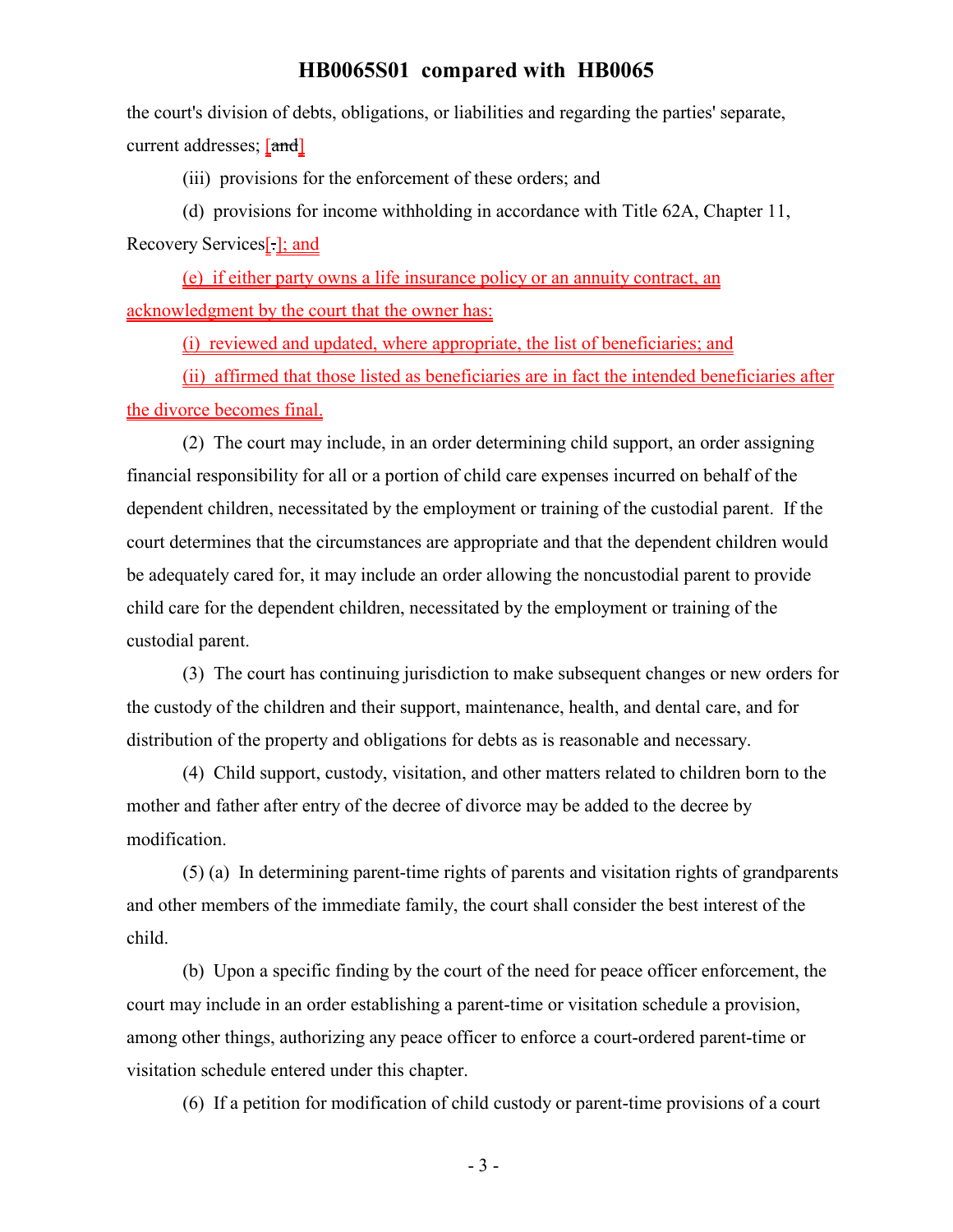order is made and denied, the court shall order the petitioner to pay the reasonable attorneys' fees expended by the prevailing party in that action, if the court determines that the petition was without merit and not asserted or defended against in good faith.

(7) If a petition alleges noncompliance with a parent-time order by a parent, or a visitation order by a grandparent or other member of the immediate family where a visitation or parent-time right has been previously granted by the court, the court may award to the prevailing party costs, including actual attorney fees and court costs incurred by the prevailing party because of the other party's failure to provide or exercise court-ordered visitation or parent-time.

(8) (a) The court shall consider at least the following factors in determining alimony:

- (i) the financial condition and needs of the recipient spouse;
- (ii) the recipient's earning capacity or ability to produce income;
- (iii) the ability of the payor spouse to provide support;

(iv) the length of the marriage;

(v) whether the recipient spouse has custody of minor children requiring support;

(vi) whether the recipient spouse worked in a business owned or operated by the payor spouse; and

(vii) whether the recipient spouse directly contributed to any increase in the payor spouse's skill by paying for education received by the payor spouse or allowing the payor spouse to attend school during the marriage.

(b) The court may consider the fault of the parties in determining alimony.

(c) As a general rule, the court should look to the standard of living, existing at the time of separation, in determining alimony in accordance with Subsection (8)(a). However, the court shall consider all relevant facts and equitable principles and may, in its discretion, base alimony on the standard of living that existed at the time of trial. In marriages of short duration, when no children have been conceived or born during the marriage, the court may consider the standard of living that existed at the time of the marriage.

(d) The court may, under appropriate circumstances, attempt to equalize the parties' respective standards of living.

(e) When a marriage of long duration dissolves on the threshold of a major change in the income of one of the spouses due to the collective efforts of both, that change shall be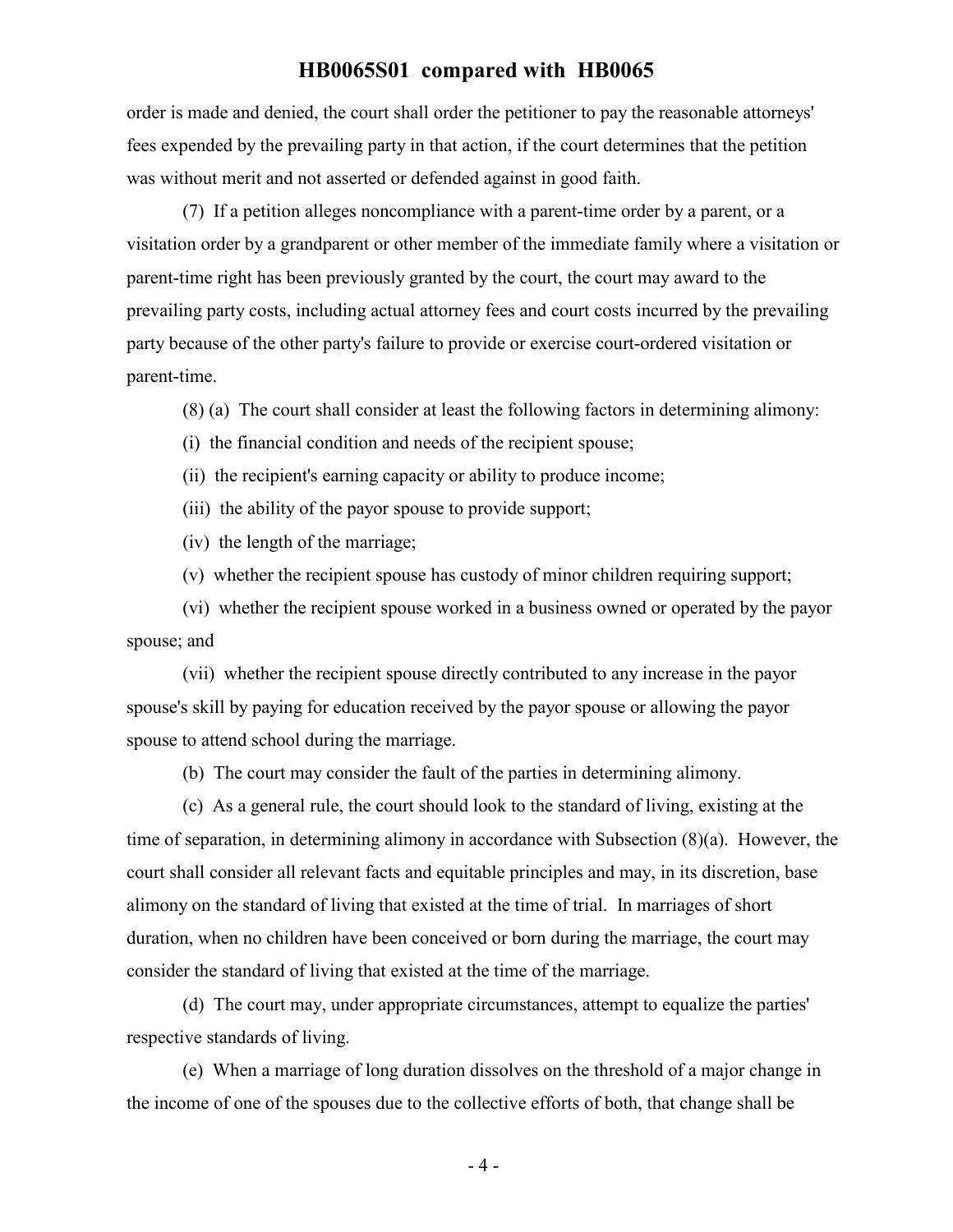considered in dividing the marital property and in determining the amount of alimony. If one spouse's earning capacity has been greatly enhanced through the efforts of both spouses during the marriage, the court may make a compensating adjustment in dividing the marital property and awarding alimony.

(f) In determining alimony when a marriage of short duration dissolves, and no children have been conceived or born during the marriage, the court may consider restoring each party to the condition which existed at the time of the marriage.

 $(g)$  (i) The court has continuing jurisdiction to make substantive changes and new orders regarding alimony based on a substantial material change in circumstances not foreseeable at the time of the divorce.

(ii) The court may not modify alimony or issue a new order for alimony to address needs of the recipient that did not exist at the time the decree was entered, unless the court finds extenuating circumstances that justify that action.

(iii) In determining alimony, the income of any subsequent spouse of the payor may not be considered, except as provided in this Subsection (8).

(A) The court may consider the subsequent spouse's financial ability to share living expenses.

(B) The court may consider the income of a subsequent spouse if the court finds that the payor's improper conduct justifies that consideration.

(h) Alimony may not be ordered for a duration longer than the number of years that the marriage existed unless, at any time prior to termination of alimony, the court finds extenuating circumstances that justify the payment of alimony for a longer period of time.

(9) Unless a decree of divorce specifically provides otherwise, any order of the court that a party pay alimony to a former spouse automatically terminates upon the remarriage or death of that former spouse. However, if the remarriage is annulled and found to be void ab initio, payment of alimony shall resume if the party paying alimony is made a party to the action of annulment and his rights are determined.

(10) Any order of the court that a party pay alimony to a former spouse terminates upon establishment by the party paying alimony that the former spouse is cohabitating with another person.

Section  $\frac{1}{2}$ . Section **31A-22-413** is amended to read: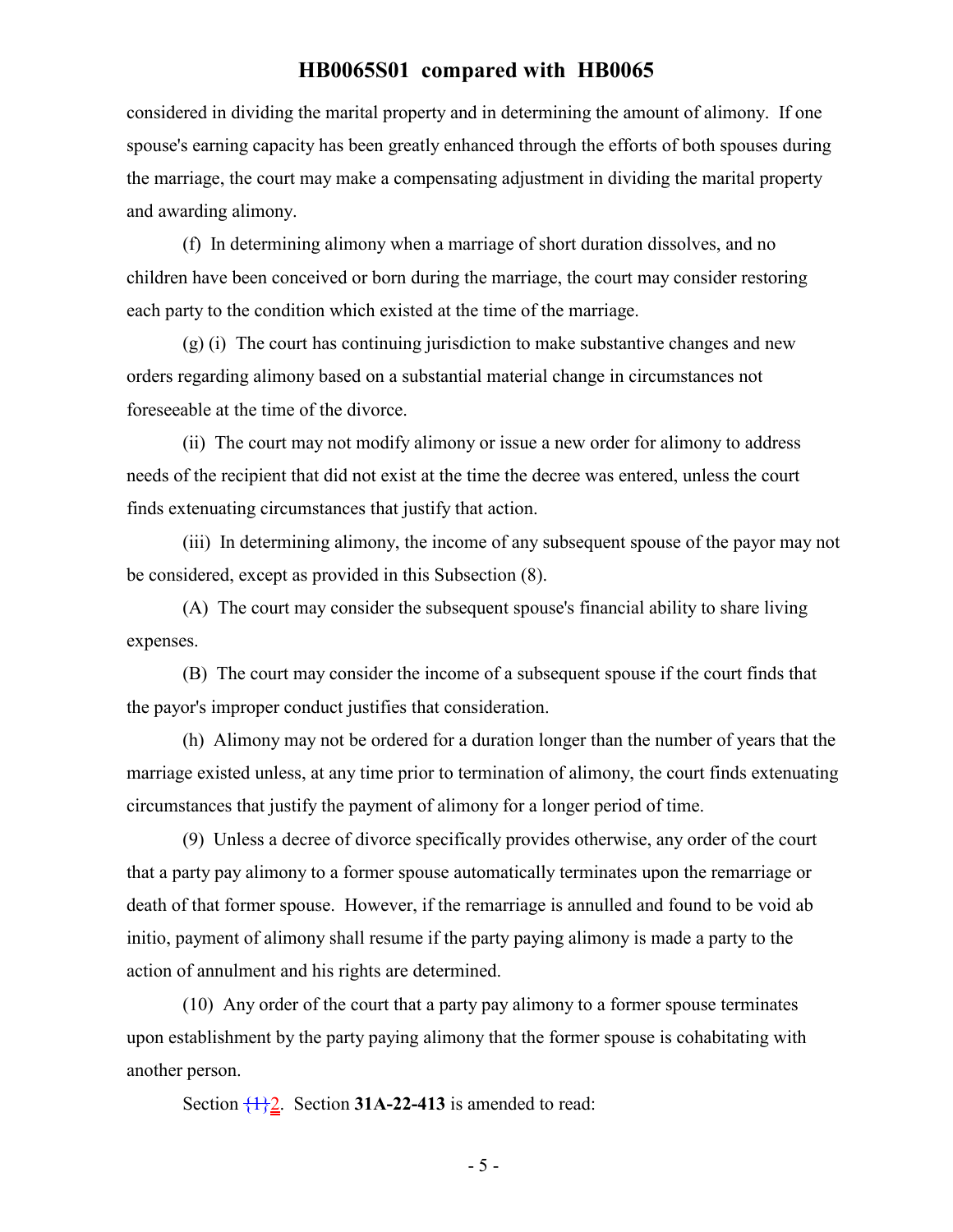#### **31A-22-413. Designation of beneficiary.**

(1) Subject to Subsection 31A-22-412(2), no life insurance policy or annuity contract may restrict the right of a policyholder or certificate holder:

(a) to make an irrevocable designation of beneficiary effective immediately or at some subsequent time; or

(b) if the designation of beneficiary is not explicitly irrevocable, to change the beneficiary without the consent of the previously designated beneficiary. Subsection  $75-6-201(1)(c)$  applies to designations by will or by separate writing.

(2) (a) An insurer may prescribe formalities to be complied with for the change of beneficiaries, but those formalities may only be designed for the protection of the insurer. [<del>The</del>] Notwithstanding Section 75-2-804, the insurer discharges its obligation under the insurance policy or certificate of insurance if it pays the properly designated beneficiary unless it has actual notice of either an assignment or a change in beneficiary designation made pursuant to Subsection  $(1)(b)$  [or Section 75-2-804].

(b) The insurer has actual notice if the formalities prescribed by the policy are complied with, or if the change in beneficiary has been requested in the form prescribed by the insurer and delivered to an agent representing the insurer at least three days prior to payment to the earlier properly designated beneficiary.

Section  $\frac{2}{2}$ . Section **75-2-804** is amended to read:

**75-2-804. Definitions -- Revocation of probate and nonprobate transfers by divorce -- Effect of severance -- Revival -- Protection of payors, third parties, and bona fide purchasers -- Personal liability of recipient -- No revocation by other changes of circumstances -- No revocation of life insurance beneficiary.**

(1) As used in this section:

(a) "Disposition or appointment of property" includes a transfer of an item of property or any other benefit to a beneficiary designated in a governing instrument.

(b) "Divorce or annulment" means any divorce or annulment, or any dissolution or declaration of invalidity of a marriage, that would exclude the spouse as a surviving spouse within the meaning of Section 75-2-802. A decree of separation that does not terminate the status of husband and wife is not a divorce for purposes of this section.

(c) "Divorced individual" includes an individual whose marriage has been annulled.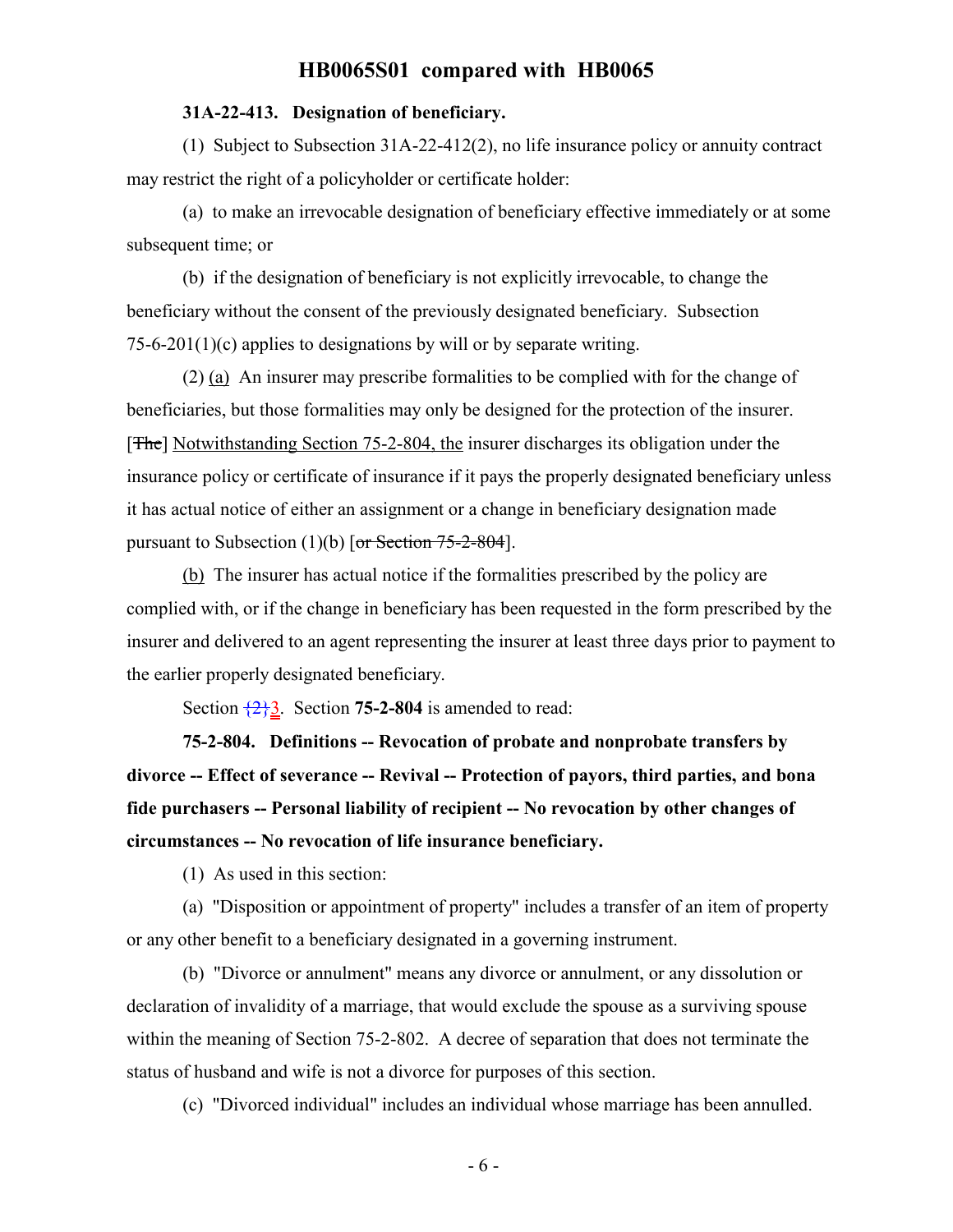(d) "Governing instrument" means a governing instrument executed by the divorced individual before the divorce or annulment of [his] the individual's marriage to [his] the individual's former spouse.

(e) "Relative of the divorced individual's former spouse" means an individual who is related to the divorced individual's former spouse by blood, adoption, or affinity and who, after the divorce or annulment, is not related to the divorced individual by blood, adoption, or affinity.

(f) "Revocable," with respect to a disposition, appointment, provision, or nomination, means one under which the divorced individual, at the time of the divorce or annulment, was alone empowered, by law or under the governing instrument, to cancel the designation in favor of [his] the individual's former spouse or former spouse's relative, whether or not the divorced individual was then empowered to designate [himself] another in place of [his] the individual's former spouse or in place of [his] the individual's former spouse's relative and whether or not the divorced individual then had the capacity to exercise the power.

(2) Except as provided by the express terms of a governing instrument, a court order, or a contract relating to the division of the marital estate made between the divorced individuals before or after the marriage, divorce, or annulment, the divorce or annulment of a marriage:

(a) revokes any revocable:

(i) disposition or appointment of property made by a divorced individual to  $[\overline{\text{his}}]$  the individual's former spouse in a governing instrument and any disposition or appointment created by law or in a governing instrument to a relative of the divorced individual's former spouse;

(ii) provision in a governing instrument conferring a general or nongeneral power of appointment on the divorced individual's former spouse or on a relative of the divorced individual's former spouse; and

(iii) nomination in a governing instrument, [nominating] which nominates a divorced individual's former spouse or a relative of the divorced individual's former spouse to serve in any fiduciary or representative capacity, including a personal representative, executor, trustee, conservator, agent, or guardian; and

(b) severs the interests of the former spouses in property held by them at the time of the

- 7 -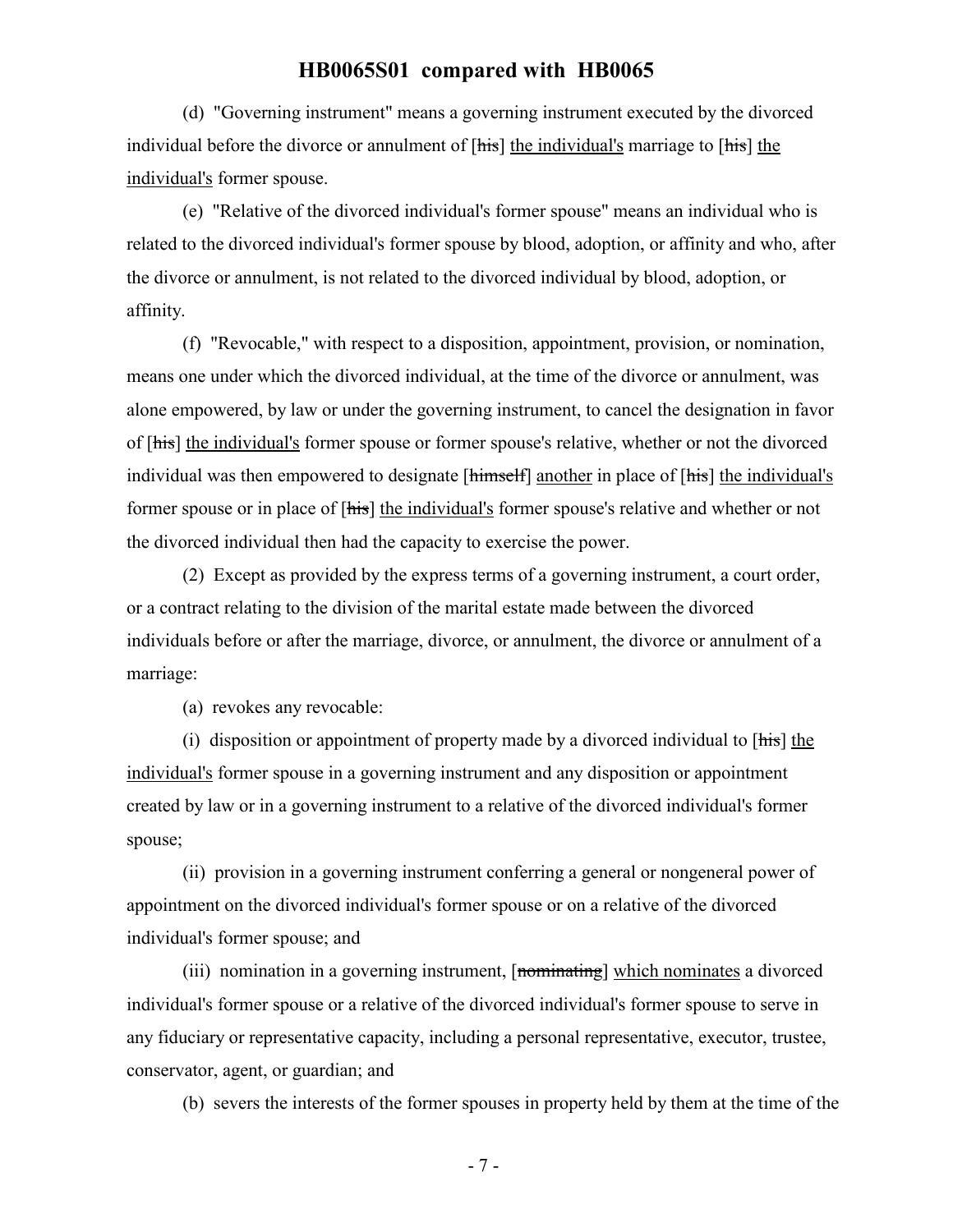divorce or annulment as joint tenants with the right of survivorship, transforming the interests of the former spouses into tenancies in common.

(3) This section does not apply to the designation of a beneficiary of a life insurance policy or annuity contract. A policyholder or certificate holder who obtains a divorce or annulment shall request a beneficiary change in the form required by the insurer in accordance with Section 31A-22-413.

 $[\frac{(3)}{(4)}]$  (4) A severance under Subsection (2)(b) does not affect any third-party interest in property acquired for value and in good faith reliance on an apparent title by survivorship in the survivor of the former spouses unless a writing declaring the severance has been noted, registered, filed, or recorded in records appropriate to the kind and location of the property, which are relied upon, in the ordinary course of transactions involving such property, as evidence of ownership.

 $[\frac{(4)}{(6)}]$  (5) Provisions of a governing instrument are given effect as if the former spouse and relatives of the former spouse disclaimed all provisions revoked by this section or, in the case of a revoked nomination in a fiduciary or representative capacity, as if the former spouse and relatives of the former spouse died immediately before the divorce or annulment.

 $[\frac{1}{5}]$  (6) Provisions revoked solely by this section are revived by the divorced individual's remarriage to the former spouse or by a nullification of the divorce or annulment.

 $[(6)] (7)$  No change of circumstances other than as described in this section and in Section 75-2-803 effects a revocation.

 $[\overline{7}](8)$  (a) A payor or other third party is not liable for having made a payment or transferred an item of property or any other benefit to a beneficiary designated in a governing instrument affected by a divorce, annulment, or remarriage, or for having taken any other action in good faith reliance on the validity of the governing instrument, before the payor or other third party received written notice of the divorce, annulment, or remarriage. A payor or other third party is liable for a payment made or other action taken after the payor or other third party received written notice of a claimed forfeiture or revocation under this section.

(b) Written notice of the divorce, annulment, or remarriage under Subsection  $[\overline{(7)}]$ (8)(a) shall be mailed to the payor's or other third party's main office or home by registered or certified mail, return receipt requested, or served upon the payor or other third party in the same manner as a summons in a civil action. Upon receipt of written notice of the divorce,

- 8 -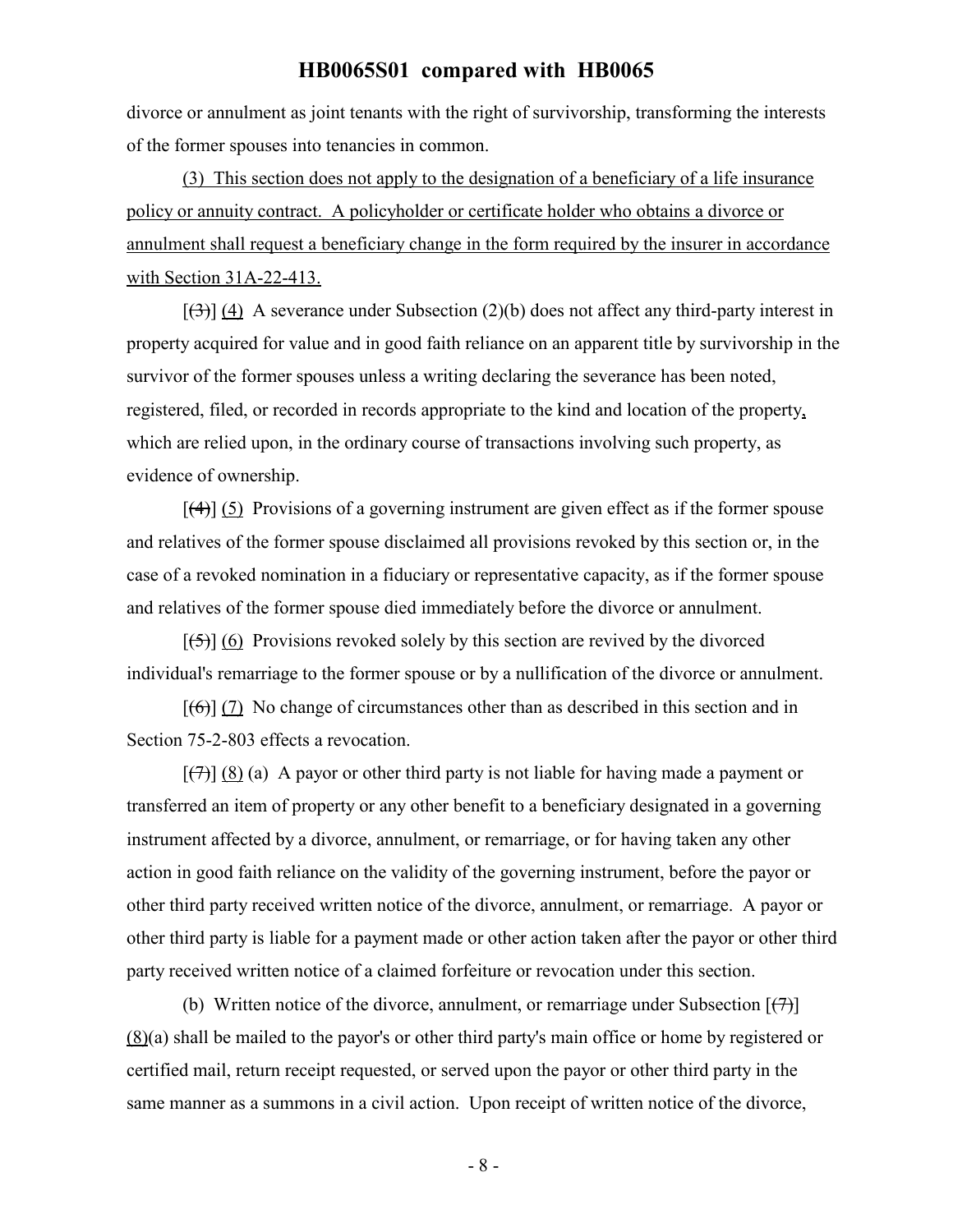annulment, or remarriage, a payor or other third party may pay any amount owed or transfer or deposit any item of property held by it to or with the court having jurisdiction of the probate proceedings relating to the decedent's estate or, if no proceedings have been commenced, to or with the court having jurisdiction of probate proceedings relating to the decedent's estates located in the county of the decedent's residence. The court shall hold the funds or item of property and, upon its determination under this section, shall order disbursement or transfer in accordance with the determination. Payments, transfers, or deposits made to or with the court discharge the payor or other third party from all claims for the value of amounts paid to or items of property transferred to or deposited with the court.

 $[(8)] (9) (a)$  A person who purchases property from a former spouse, relative of a former spouse, or any other person for value and without notice, or who receives from a former spouse, relative of a former spouse, or any other person a payment or other item of property in partial or full satisfaction of a legally enforceable obligation, is neither obligated under this section to return the payment, item of property, or benefit, nor is liable under this section for the amount of the payment or the value of the item of property or benefit. But a former spouse, relative of a former spouse, or other person who, not for value, received a payment, item of property, or any other benefit to which that person is not entitled under this section is obligated to return the payment, item of property, or benefit, or is personally liable for the amount of the payment or the value of the item of property or benefit, to the person who is entitled to it under this section.

(b) If this section or any part of this section is preempted by federal law with respect to a payment, an item of property, or any other benefit covered by this section, a former spouse, relative of the former spouse, or any other person who, not for value, received a payment, item of property, or any other benefit to which that person is not entitled under this section is obligated to return that payment, item of property, or benefit, or is personally liable for the amount of the payment or the value of the item of property or benefit, to the person who would have been entitled to it were this section or part of this section not preempted.

 $\ddagger$